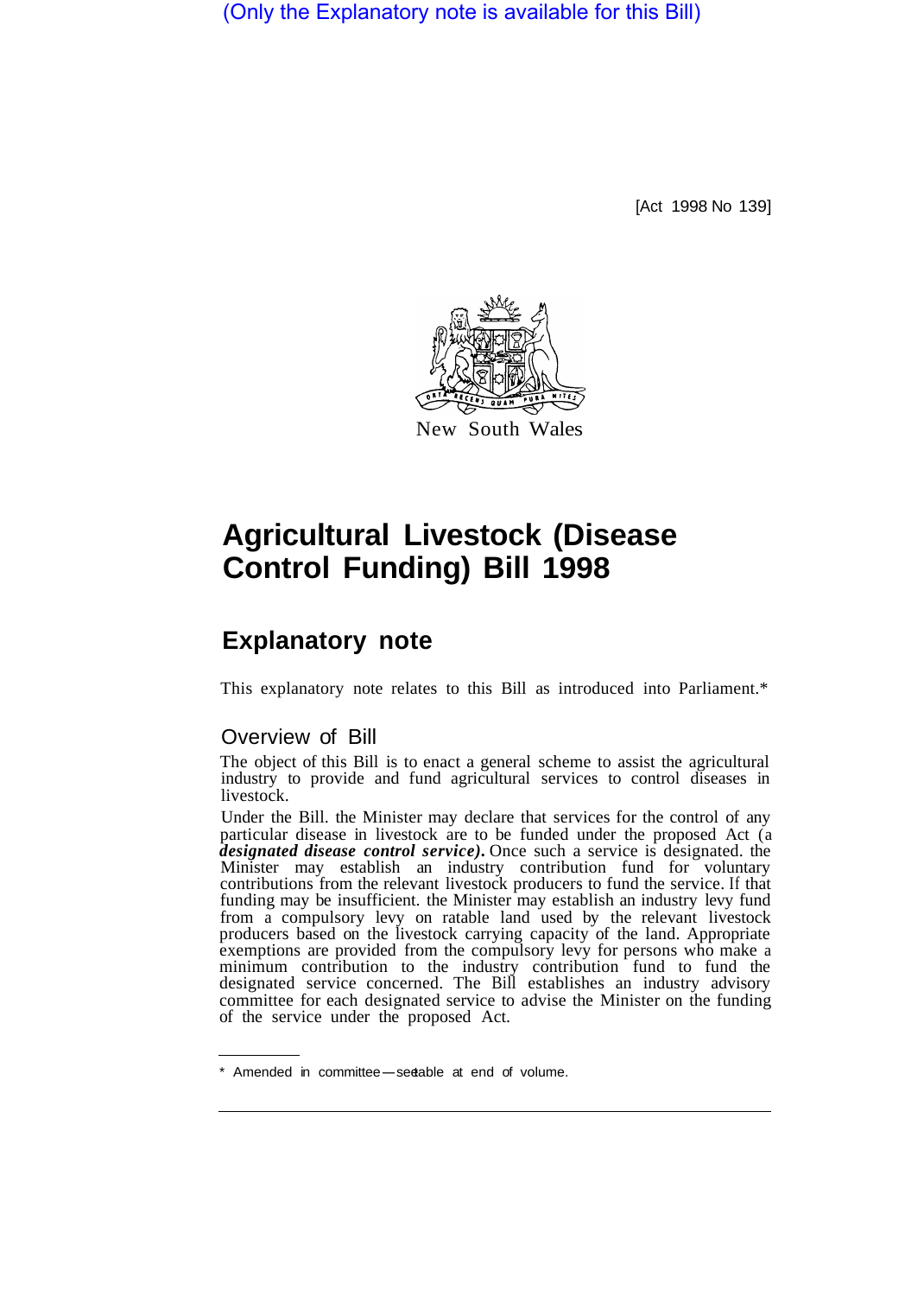Explanatory note

## Outline of provisions

## **Part 1 Preliminary**

**Clause 1** sets out the name (also called the short title) of the proposed Act.

**Clause 2** provides for the commencement of the proposed Act on a day or days to be appointed by proclamation.

**Clause 3** defines certain words and expressions used in the proposed Act. In particular:

- (a) *Director-General* is defined to mean the Director-General of the Department of Agriculture,
- (b) *industry fund* is defined to mean an industry contribution fund or industry levy fund under the proposed Act.

**Clause 4** provides that notes in the text of the proposed Act do not form part of the Act.

## **Part 2 Disease control services**

**Clause 5** defines a *disease control service* for the purposes of the proposed Act. Such a service may include programs for the detection of a disease, for the control of the disease. for research into the disease and for assistance to livestock producers adversely affected by the disease.

**Clause 6** authorises the Minister. by order in the Gazette. to approve the funding of a disease control service under the proposed Act for the purpose of assisting the relevant sector of the agricultural industry to control a disease that is a significant risk to the livelihood of livestock producers. Any such service is a designated service. the disease is a designated disease and the producers are designated livestock producers.

**Clause 7** requires the Minister to establish an industry advisory committee (comprising a majority of designated livestock producers) for each designated service. Such a committee is to advise the Minister on the funding of the service under the proposed Act.

## **Part 3 Voluntary industry funding**

**Clause 8** requires the Director-General to establish an industry contribution fund for each designated service.

**Clause 9** provides that the purpose of an industry contribution fund is to provide a means by which the relevant livestock producers can make appropriate contributions to fund the disease control service provided to them.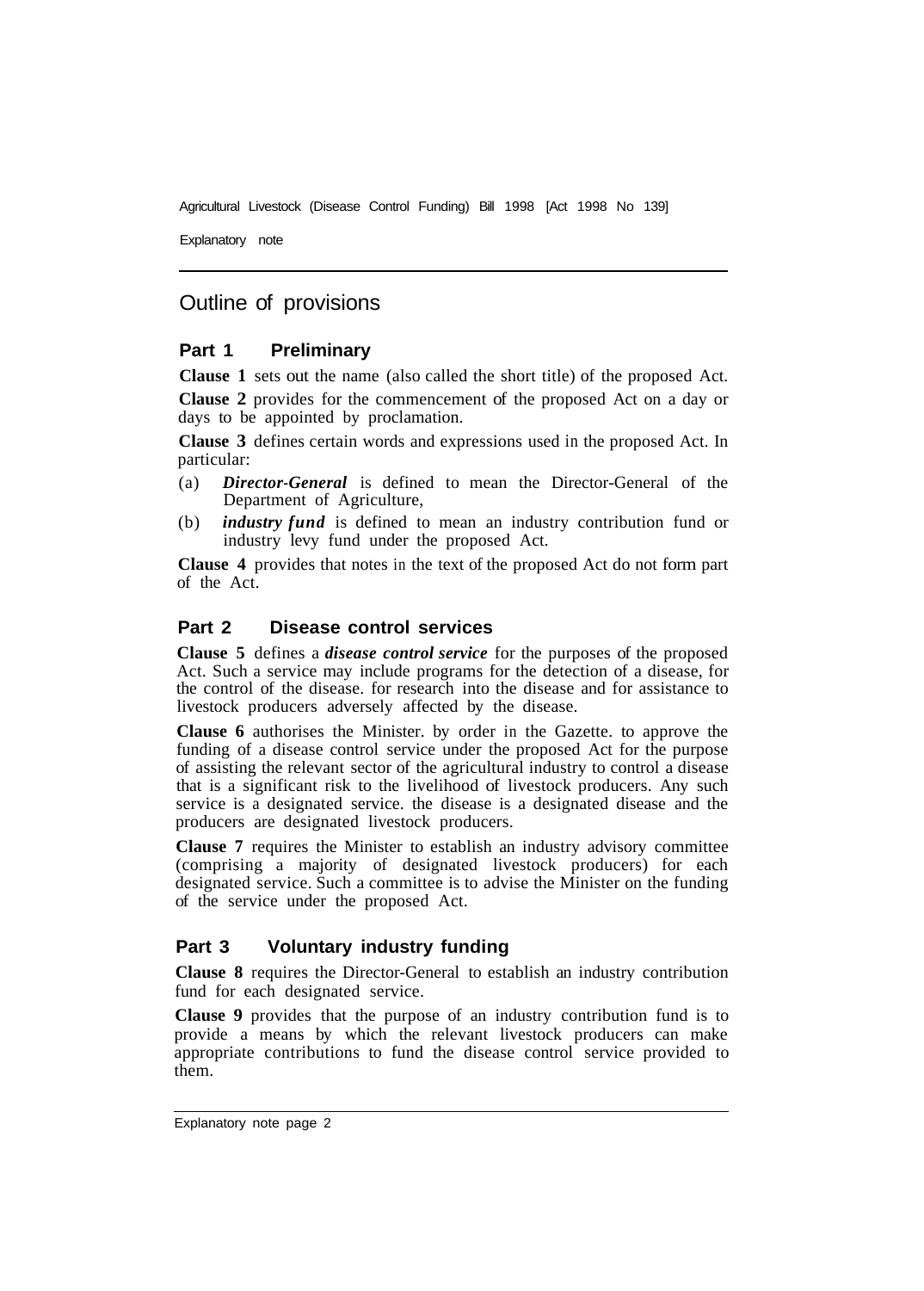Explanatory note

**Clause 10** requires voluntary contributions of livestock producers and others to be paid into the industry contribution fund.

**Clause 11** provides for the payment from the fund of costs to fund the designated service (as approved by the Minister after consultation with the relevant industry advisory committee). The clause also authorises the payment from the fund of the costs of the administration of the fund and of the industry advisory committee.

## **Part 4 Compulsory industry funding**

**Clause 12** authorises the Minister to impose, in respect of a designated disease control service, an industry levy under the proposed Act to assist the funding of the designated service if the relevant industry contribution fund may not be sufficient for that purpose.

**Clause 13** provides that the industry levy is a special rate levied on the occupiers of ratable land under the *Rural Lands Protection Act 1989* on which designated livestock is raised. The special rate is to be levied according to the carrying capacity of the land. The clause provides that a levy is not payable if the person liable to pay the levy has made a contribution to the industry contribution fund during the levy period of the relevant minimum amount determined by the Minister.

**Clause 14** specifies the period for which industry levies are payable

**Clause 15** provides for the Minister to fix the rate of an industry levy.

**Clause 16** gives a person who has made the relevant minimum contribution to an industry contribution fund an entitlement to a refund of any industry levy that has been paid by the person during the relevant levy period.

**Clause 17** requires the Director-General to establish a separate industry levy fund for money collected from an industry levy.

**Clause 18** requires money received from an industry levy to be paid into the relevant industry levy fund.

**Clause 19** provides for the payment from the fund of costs to fund the designated service (as approved by the Minister after consultation with the relevant industry advisory committee). The clause also authorises the payment from the fund of the costs of collecting the levy and the costs of the administration of the fund.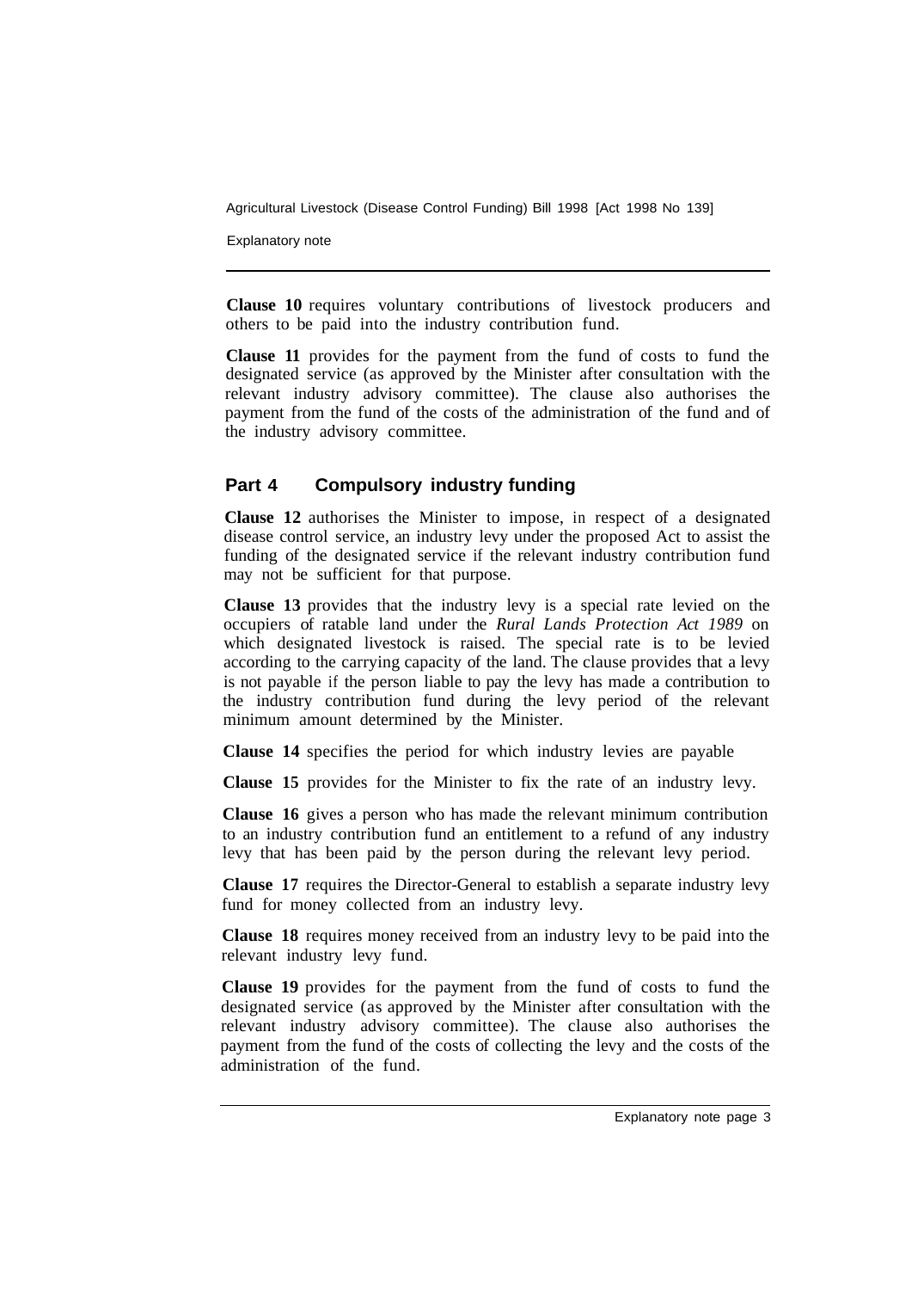Explanatory note

#### **Part 5 Collection of industry levies**

**Clause 20** provides that the Part applies to the collection of industry levies.

**Clause 21** enables the Director-General to obtain from rural lands protection boards the information required for the purposes of imposing and collecting an industry levy.

**Clause 22** provides for collection of industry levies by the relevant rural lands protection boards and the payment of the money collected to the Director-General.

**Clause 23** applies the provisions of the *Rural Lands Protection Act 1989*  relating to the collection of rates under that Act to the collection of industry levies.

**Clause 24** enables livestock producers to seek a review by the Administrative Decisions Tribunal of decisions of the Director-General with respect to industry levies.

#### **Part 6 General provisions relating to industry funds**

**Clause 25** provides for the investment of money in the industry funds. including their investment as a common pool.

**Clause 26** authorises internal loans between industry funds.

**Clause 27** enables the Director-General to appoint the Rural Assistance Authority or any other body as an agent to administer any expenditure from an industry fund.

**Clause 28** provides for the audit of industry funds by the Auditor-General.

**Clause 29** requires the Director-General to prepare annual reports for the Minister and Parliament on the operation of industry funds.

#### **Part 7 Miscellaneous**

**Clause 30** provides that the proposed Act binds the Crown.

**Clause 31** provides for the summary disposal of proceedings for offences under the proposed Act.

**Clause 32** empowers the making of regulations for the purposes of the proposed Act.

**Clause 33** gives effect to the Schedule of savings. transitional and other provisions.